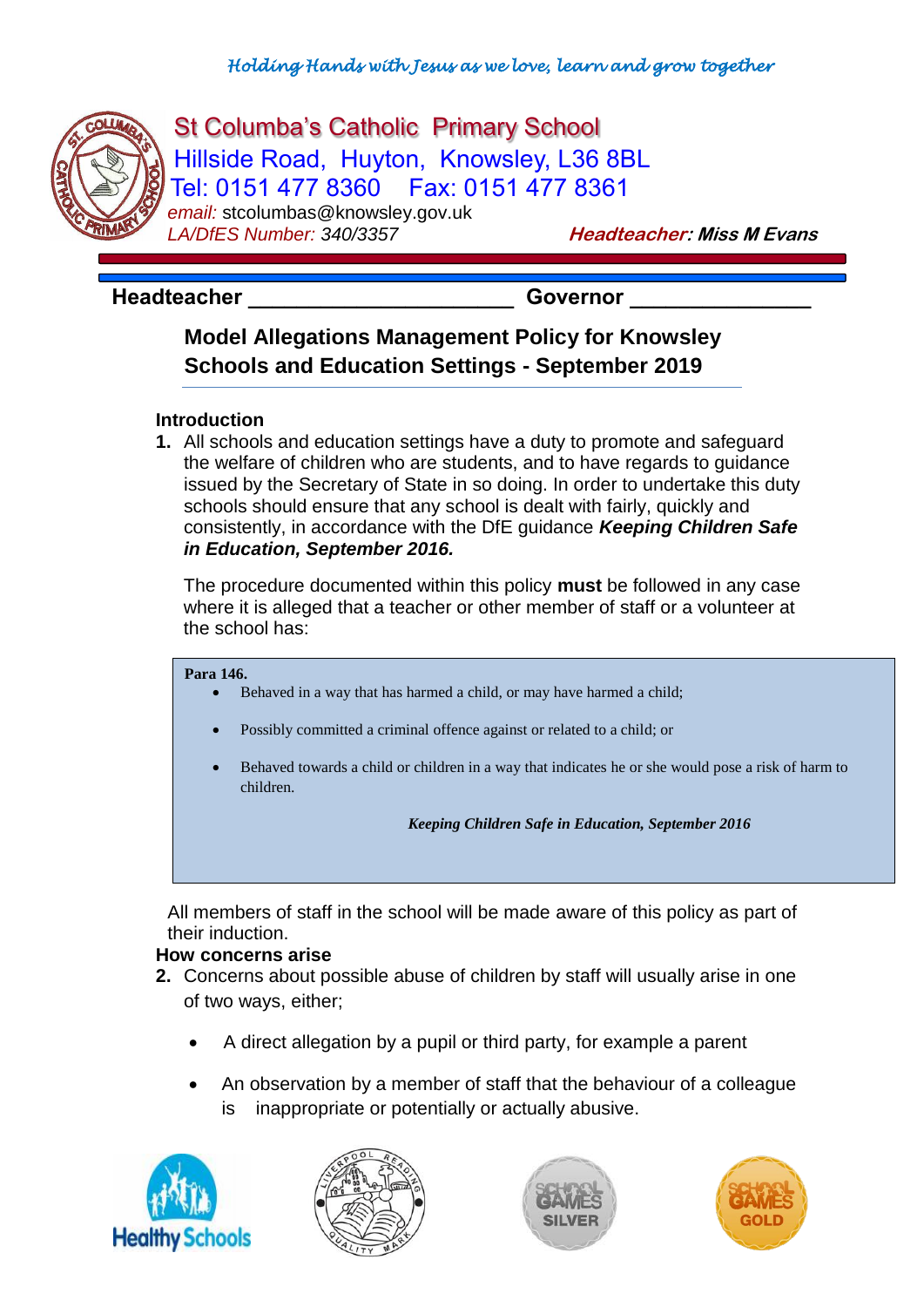In either case the concern must be recorded and reported to the Head Teacher immediately unless the allegations are about the Head Teacher in which case, it must be reported to the Chair of Governors. If the Head Teacher is absent the allegation should be reported to the teacher in charge.

As this is a statutory duty, it is expected that all members of staff in school, where they have concerns, will report them in accordance with this policy.

### **Initial Action**

**3.** In order to proceed, the Head Teacher or Chair of Governors will ensure that they have a full understanding of the nature of the allegation made by a member of staff or third party, only speaking to the child if it is unavoidable or it is the child making the allegation.

As part of the SLA they may choose to seek advice and support from the Local Authority Education Safeguarding Officer.

No one in the school may investigate the incident. Interviewing either, those directly involved or any witnesses could prejudice a fair hearing at a later date.

The Head Teacher or Chair of Governors will simply establish that;

- An allegation has been made
- The general nature of the allegation
- When and where the incident is alleged to have occurred
- Who was involved including their full name, address and date of birth.
- Any other persons present

The matter will not be discussed with the person who is the subject of the allegation at this stage.

### **Consultation and Referral**

**4.** Once the nature of the allegation has been established the Head Teacher or Chair of Governors (Case Manager) should determine if it meets any of the criteria set out in section 1 above. If so the Case Manager should immediately discuss the allegation with the Local Authority Designated Officer (LADO) on the same day.

In Knowlsey the LADO Jacky Evans and they can be contacted on **0151 443 3928.**

It is important to ensure that even allegations that appear to be less serious are seen to be followed up and taken seriously and that they are examined objectively by someone independent of the school concerned. As part of the SLA this may be the Local Authority Education Safeguarding Officer.







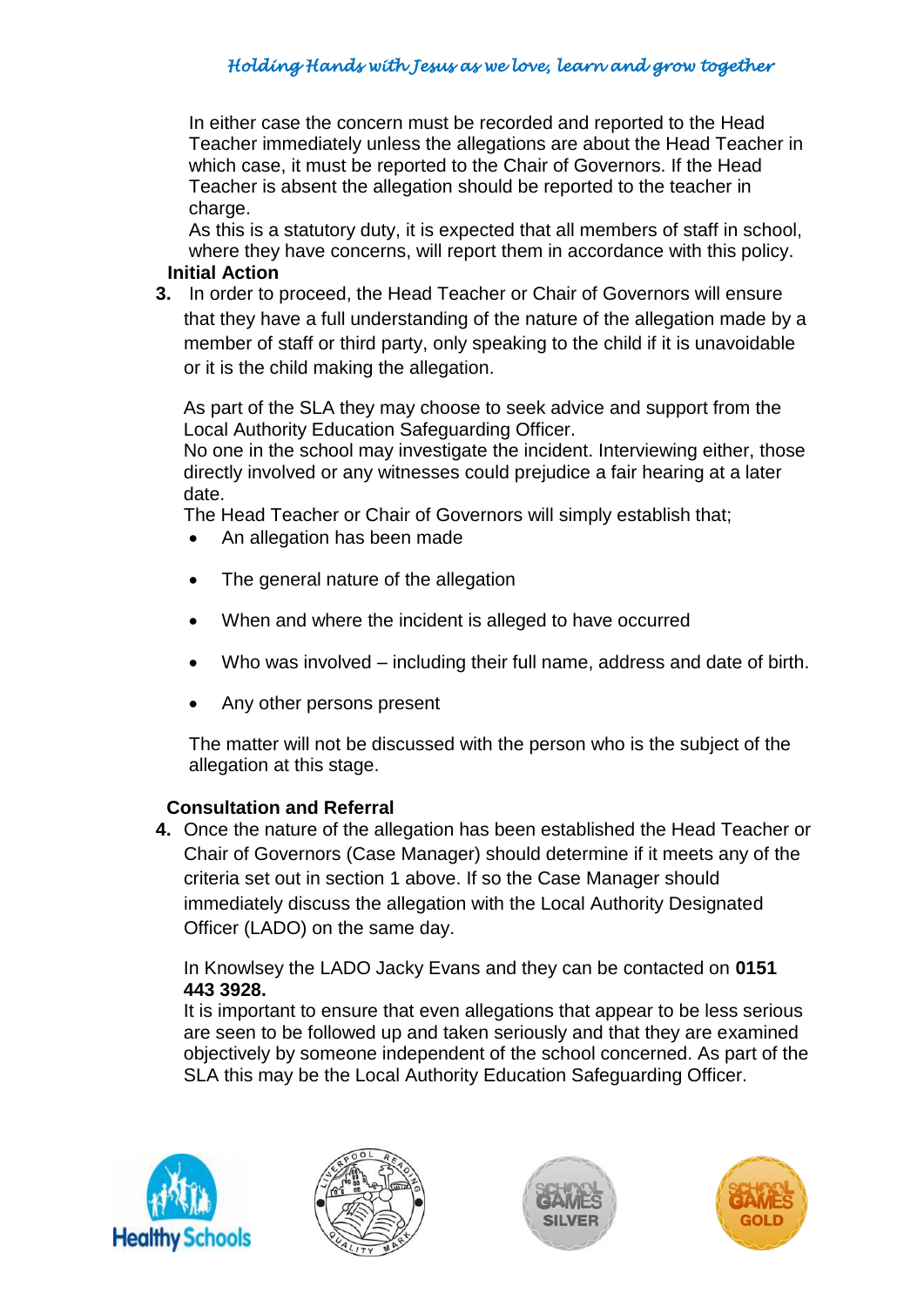If it is unclear whether the thresholds for referral into the LADO process has been reached the Case Manager can consult with the LADO before a formal referral is made.

### **Initial consideration of the allegation**

**5.** The purpose of the initial discussion is for the LADO and the case manager to consider the nature, content and context of the allegation and agree a course of action. This will include a discussion to determine whether police involvement is necessary. The discussion will establish that the allegation is not demonstrably false or unfounded.

If the parents/carers of the child concerned are not already aware of the allegation the LADO will also discuss how and by whom they should be informed.

There may be some circumstances where the school may advise the parents/carers of an incident involving their child straight away, for example, if the child has been injured while at school or in a school related activity, and requires medical treatment.

**Para. 153.** The initial sharing of information and evaluation may lead to a decision that no further action is to be taken in regard to the individual facing the allegation or concern; in which case this decision and a justification for it should be recorded by both the case manager and the designated officer (s), and agreement reached on what information should be put in writing to the individual concerned and by whom. The case manager should then consider with the designated officer (s) what action should follow both in respect of the individual and those who made the initial allegation.

*Keeping Children Safe in Education, September 2016*

The case manager will usually inform the accused person about the allegation as soon as possible after consulting with the LADO. However, where a strategy discussion is needed, this will be deferred until after consultation with the police has taken place, and there is agreement about what information can be disclosed to the person.

If the person is a member of a union or a professional association they will be advised to contact that organisation at the outset.

### **Strategy Meeting /Evaluation with the police**

**6.** If the allegation is not demonstrably false of unfounded, a formal referral will be made to the LADO and in accordance with 'Working Together to Safeguard Children 2015' a meeting and strategy discussion will be convened.

There may be up to three strands in the consideration of an allegation:

a police investigation of a possible criminal offence







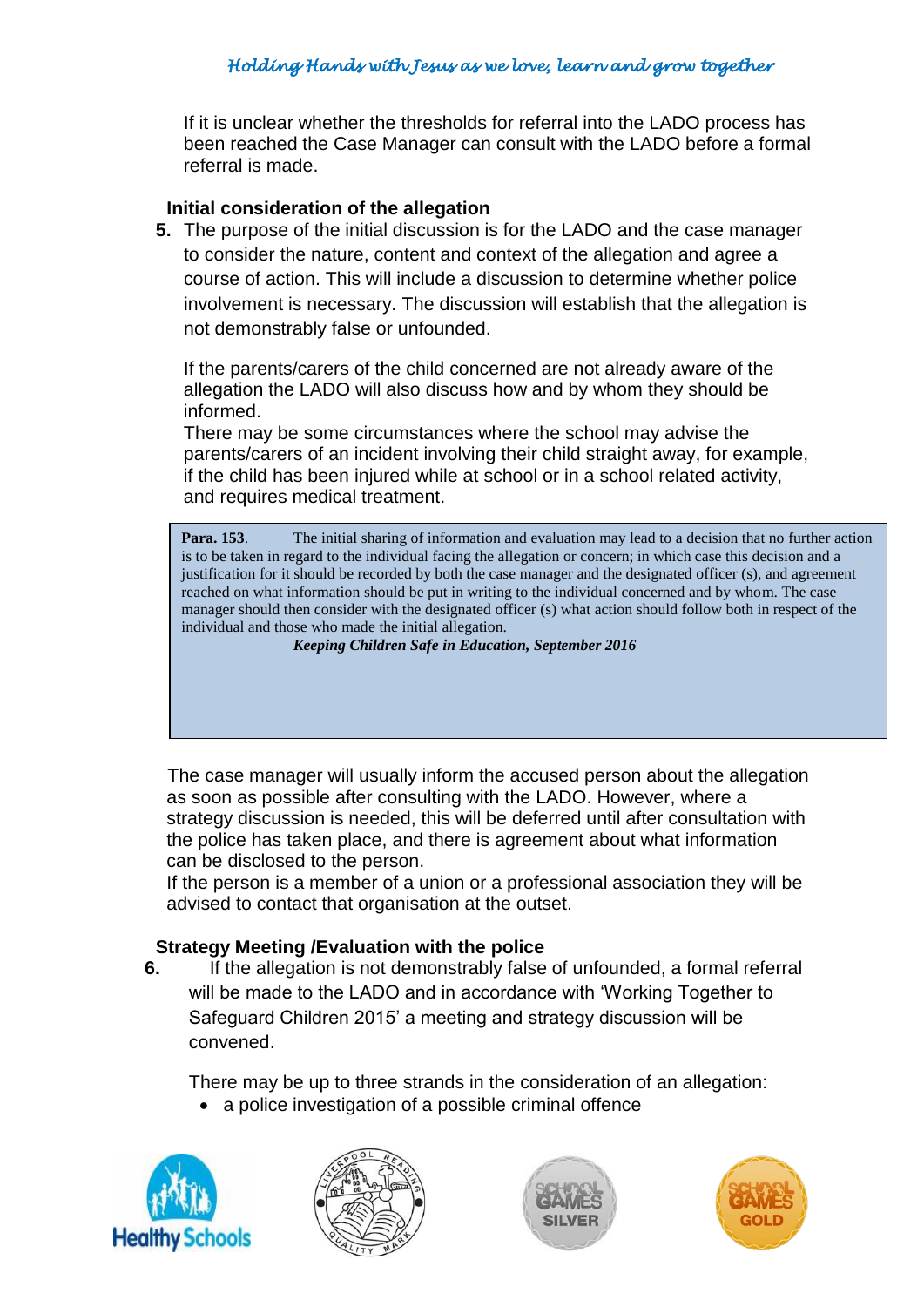enquiries and assessment under section 47 of the Children Act 1989 if a child is in need of protection or under section 17 of the Children Act 1989 if the child appears to be in need of services

 consideration by the employer of disciplinary action in respect of the individual

The case manager will attend any strategy meeting, unless there are good reasons not to do so, and provide details about the circumstances and context of the allegation and the pupil and member of staff concerned. There are four defined terms that should be used when determining the outcome of allegation investigations.

#### **Para 151.**

- **Substantiated:** there is sufficient evidence to prove the allegation;
- **Malicious:** there is sufficient evidence to disprove the allegation and there has been a deliberate act to deceive;
- **False:** there is sufficient evidence to disprove the allegation;
- **Unsubstantiated:** there is insufficient evidence to either to prove or disprove the allegation. The term, therefore, does not imply guilt or innocence.

*Keeping Children Safe in Education, September 2016*

#### **Suspension**

**7.** An assessment of the possible risk of harm to children posed by an accused person must be undertaken and managed. This should be considered in relation to the child or children involved in the allegation, and any other children in the accused individual's home, work or community life. All options to avoid suspension should be considered prior to taking that step.

**Para 155.** If the allegation is about physical contact, the strategy discussion or initial evaluation with the police should take into account that teachers and other school and college staff are entitled to use reasonable force to control or restrain children in certain circumstances, including dealing with disruptive behaviour.

**Suspension Will be considered in any case where;** *Keeping Children Safe in Education, September 2016* 

The allegation warrants formal investigation by the police







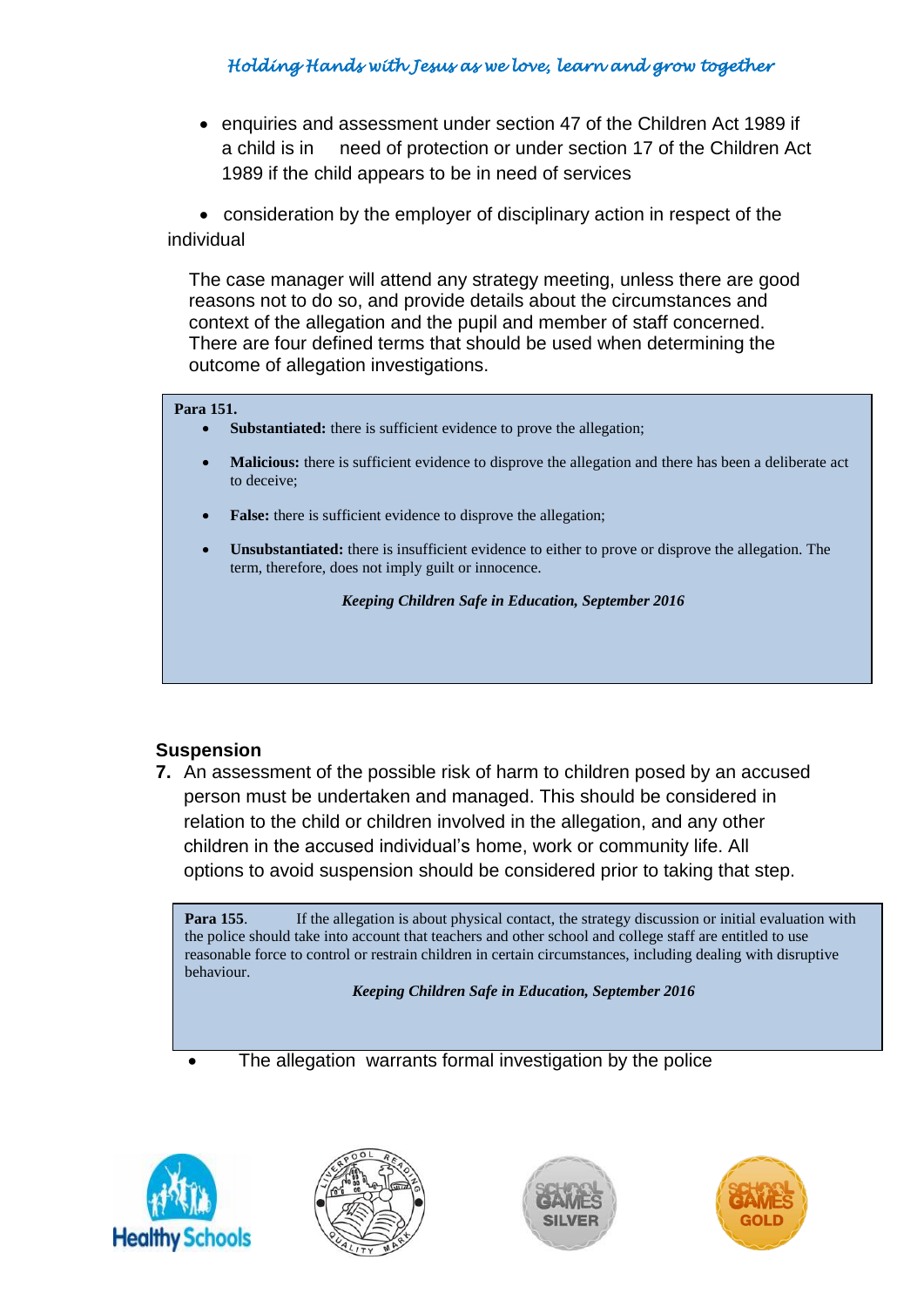- There is a likelihood that evidence may be tampered with, or witnesses intimidated
- The allegation is so serious that is might be grounds for dismissal

The case manager will consider carefully whether the circumstances of a case warrant a person being suspended from contact with the children until the allegation is resolved. In deciding whether to suspend a member of staff, the case manager will consider advice given at the strategy meeting and any risk assessments.

### **Action where the police or Local Authority investigation is not necessary**

- **8.** If the complaint or allegation is such that;
	- It is clear that a criminal and/or child protection enquiries are not necessary, or
	- The strategy discussion or initial evaluation decides that is the case

The case manager will discuss the next steps with the LADO. In such circumstances the options open depend on the nature and the circumstances of the allegation and the evidence and information available. The possible outcome will range from taking no further action to conducting formal disciplinary action that could lead to dismissal or a lesser formal warning.

#### **Action where police or local authority investigation is necessary**

- **9.** The police or Crown Prosecution Service (CPS) should inform the Case Manager and LADO straight away;
	- It is decided to close an investigation without arrest or charge, or
	- It has been decided not to prosecute after the person has been charged, or
	- When a criminal investigation and any subsequent trial is complete

In those circumstances the LADO will discuss in conjunction with the Case Manager, and H.R. representatives whether any further action, including disciplinary action is appropriate and, if so, how to proceed.

### **Referral to DfE – Disclosure and Barring Service**

**10.** If the allegation is substantiated and the person is dismissed, or the school ceases to use the persons services, or the person resigns, or otherwise ceases to provide his or her services, the LADO should discuss with the Case Manager and their H.R. advisor whether a referral will be made to the DBS for consideration of inclusion on the barred list is required. If the substantiated allegation is in relation to a member of teaching staff whether







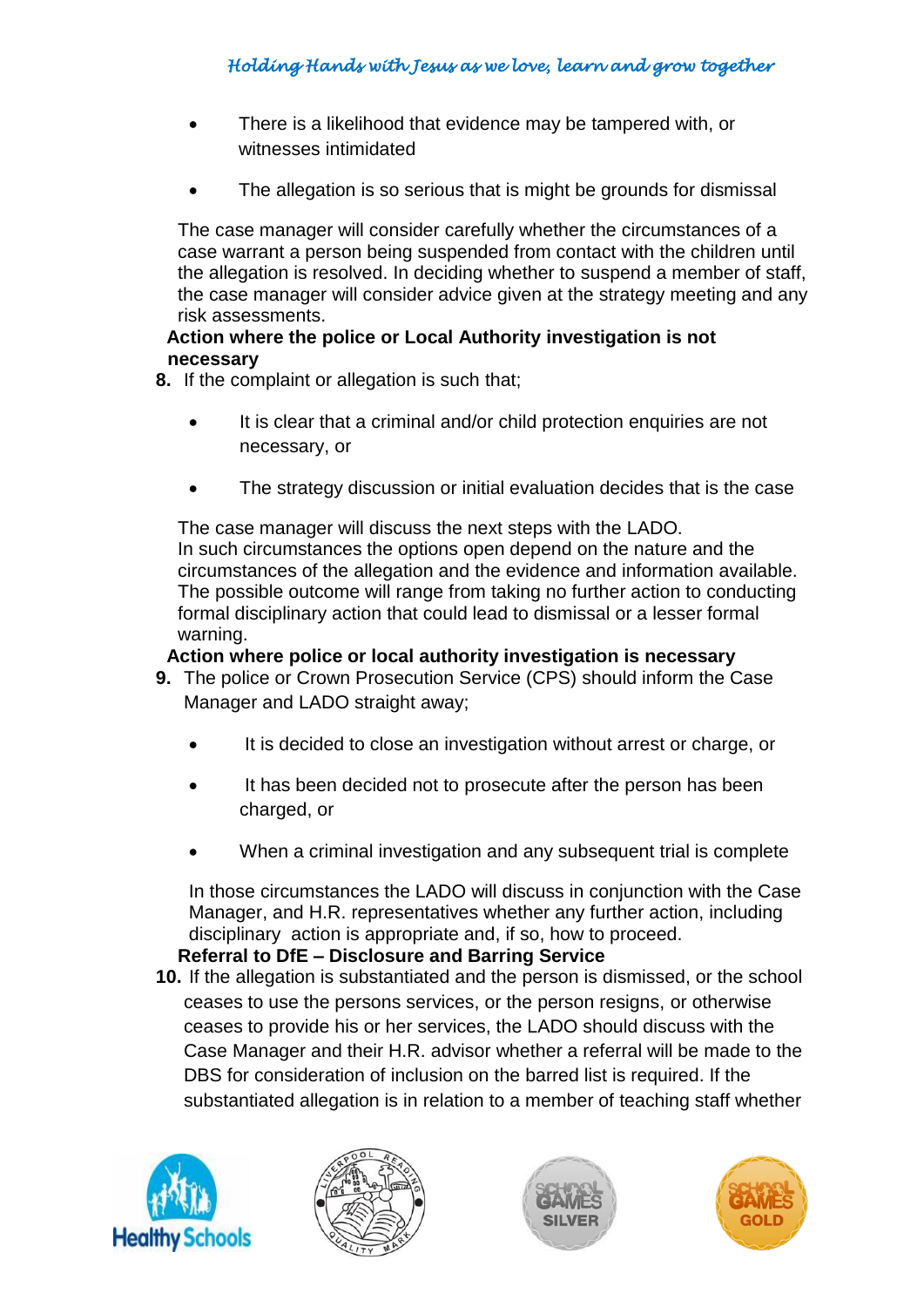**Para. 192 There is a legal requirement for employers to make a referral to the DBS where they think an individual has engaged in conduct that harmed (or is likely to harm) a child; or if a person otherwise poses a risk of harm to a child.**

*Keeping Children Safe in Education, September 2016*

**11.**

to refer the matter to the Nation College for Teaching and Leadership (NCTL) to consider prohibiting the individual from teaching.

### **Supporting those involved**

**12.** Employers have a duty of care to their employees. They should act to manage and minimise the stress inherent in the allegations process. The Case Manager should appoint a named representative to keep the person who is the subject of the allegation informed of the progress of the case and consider what other support is appropriate for the individual.

Access to Occupational Health services including counselling services should be provided and if the person is suspended, the Case Manager should ensure the individual is informed about developments at school. In relation to an allegation that has been brought by a child, parent or carer, the deliberations of a disciplinary hearing and the information taken into account in reaching a decision will not normally be disclosed, but the parents/carers should be told the outcome.

In cases where a child may have suffered significant harm, or there may be a criminal prosecution, children's social care services, or the police as appropriate, should consider what support the child or children involved may need.

### **Confidentiality**

**13.** Any investigation will be done in confidence. Every effort will be made to maintain confidentiality and guard against unwanted publicity while an allegation is being investigated or considered.

No one in the school may provide any information to the press or media that might identify an individual who is under investigation, unless and until the person is charged with a criminal offence.

No one in the school may disclose any information to anyone about the details of an investigation, as this may prejudice the right of the person under investigation to a fair hearing.







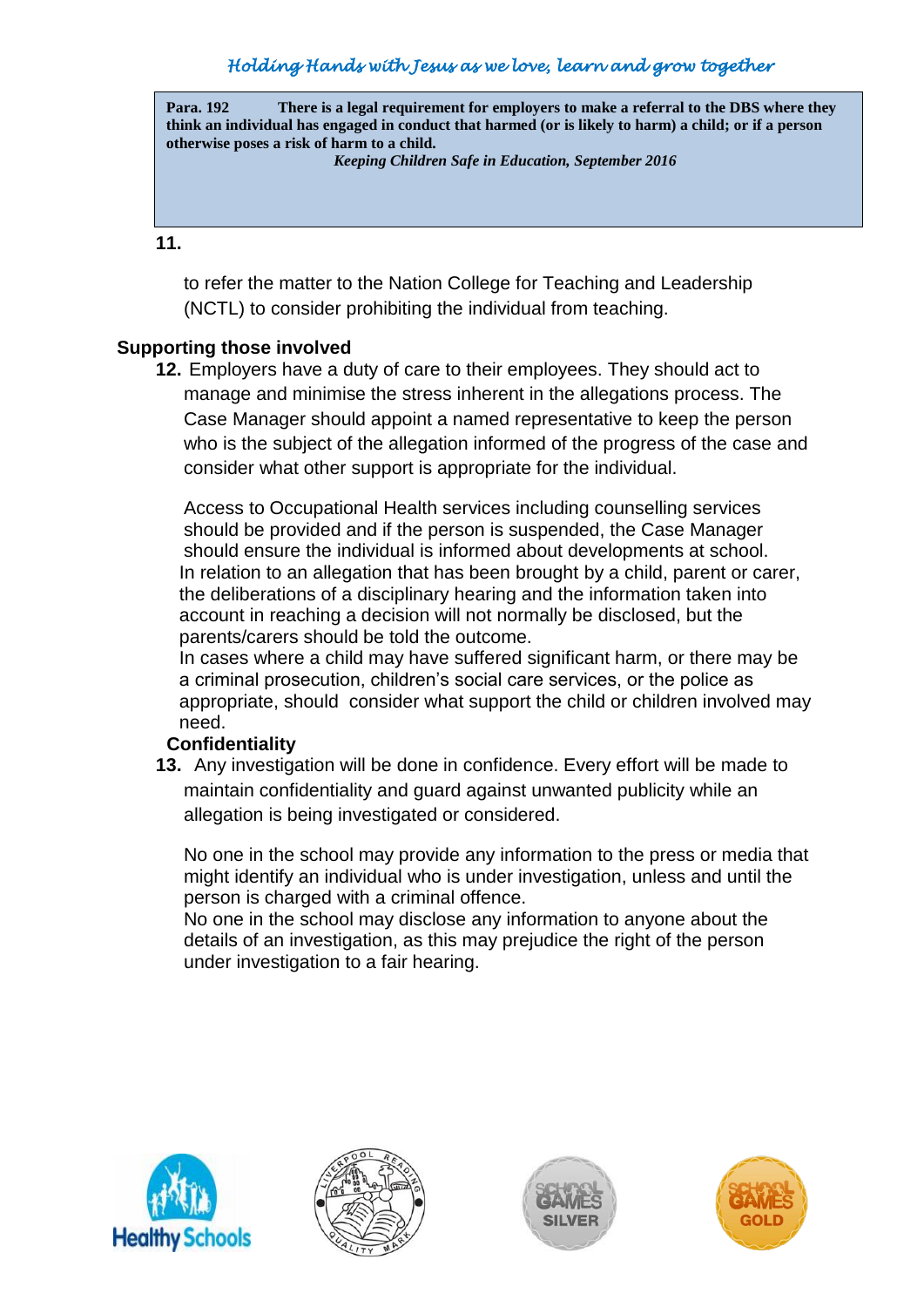**Para. 162.** Parents and carers should also be made aware of the prohibition on reporting or publishing allegations about teachers in section 141F of the Education Act 2002. If parents or carers wish to apply to the **re**  court to reporting restrictions removed, they should seek legal advice. **Para. 162.** Parents and carers should also be made aware of the prohibition on reporting or publishing

#### *Keeping Children Safe in Education, September 2016*

**Para. 165.** The legislation imposing restrictions makes clear that "publication" of material that may lead to the identification of the teacher who is the subject of the allegation is prohibited. "Publication" includes "any speech, writing relevant programme or other communication in whatever form, which is addressed to the public at large or any section of the public". This means that a parent who, for example, published details of the allegation on a social networking site would be in breach of the reporting restrictions (if what was published could lead to the identification of the teacher by members of the public).

#### *Keeping Children Safe in Education, September 2016*

### **Resignations and settlement agreements**

**14.** Where a person under investigation tenders his or her resignation, or ceases to provide their services, the investigation into the allegation will still need to be completed in accordance with the guidance.

It is important that every effort is made to reach a conclusion in all cases of allegations bearing on the safety or welfare of children, including any which the person concerned refused to cooperate with the process. The school will **not** enter into "settlement agreements" by which if a person agrees to resign, the school agrees not to pursue disciplinary action and both parties agree a form of words to be used in any future reference.

#### **Record Keeping**

**15.** If anyone in the school has any concerns regarding the behaviour or conduct of a member of staff, they must record and report the information to the Head Teacher of Chair of Governors.

The Head Teacher/ Chair of Governors will ensure that;

- A clear and comprehensive summary of any allegations made
- Details of how the allegation was followed up and resolved
- A note of any action taken and decisions reached, is kept on a person's confidential personnel file, and a copy provided to the person concerned







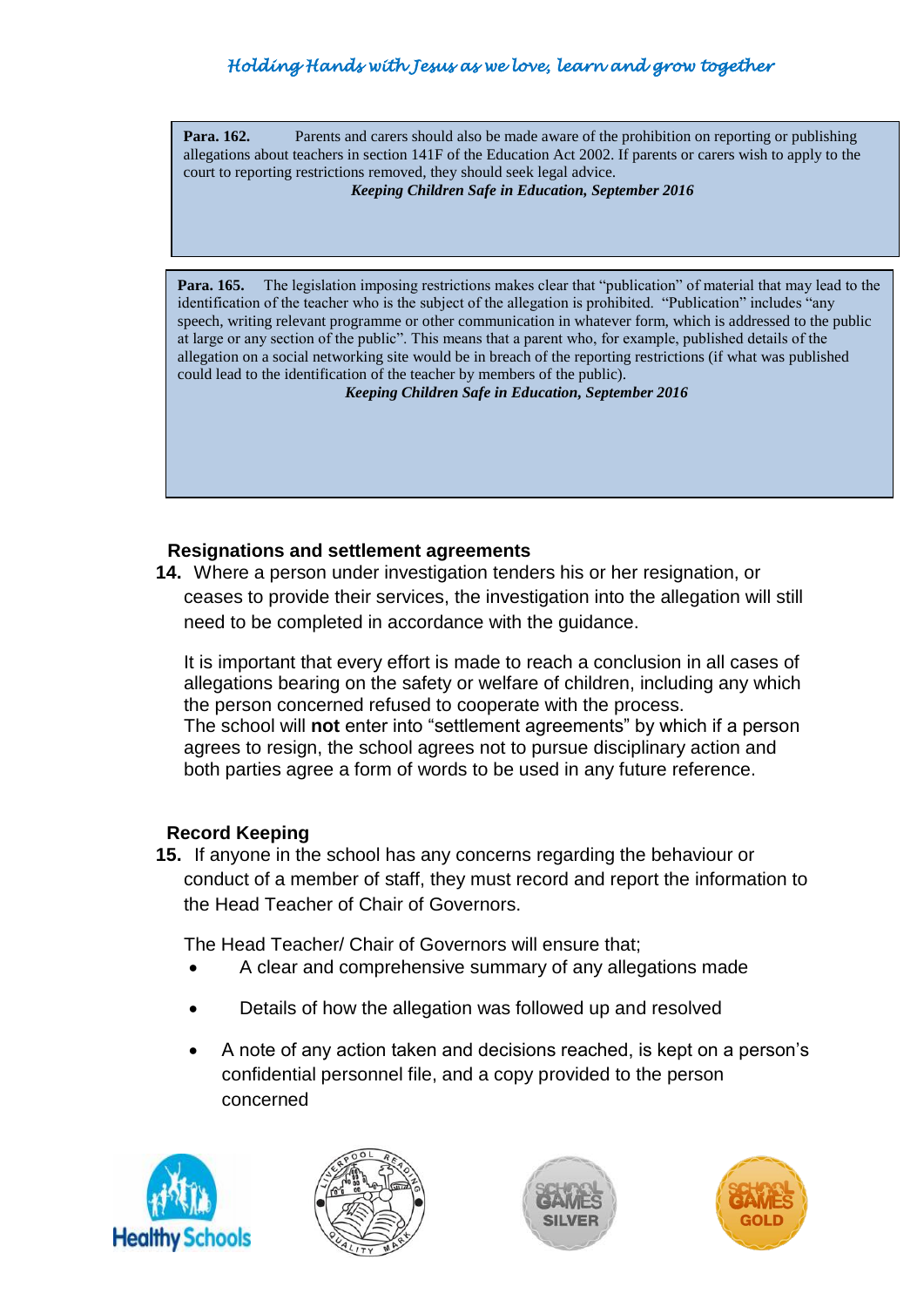The purpose of the record is to enable accurate information to be given in response to any future request for a reference. At the conclusion of the investigation, if the person under investigation is exonerated, the school will write to the person confirming this, and send a copy to the LADO and place a copy on the person's personnel file.

Cases in which an allegation was proven to be false, unsubstantiated or malicious will not be included in employer references.

Details of allegations that are found to have been malicious should be removed from the personnel records.

#### **Timescales**

**16.** The school will endeavour to follow the timescales set out in the guidance for such investigations, as long as it is consistent with a fair and thorough investigation. However, it is acknowledged that allegations of a serious and complex nature are unlikely to be resolved quickly.

### **Oversight and monitoring**

**17.** The school will work closely with the LADO who has overall responsibility for oversight of the procedures for dealing with allegations.

The school will cooperate in supplying statistical information required by the LADO for DfE returns and Local Safeguarding Children Board monitoring purposes.

### **Action on the conclusion of a case**

**18.** In cases where it is decided in the conclusion of the case that the person who has been suspended can return to work, the school will consider how best to facilitate that**.**

### **Actions in respect of malicious allegations**

**19.** In the rare event that an allegation is shown to have been deliberately invented or malicious the Head Teacher will consider whether any disciplinary action is appropriate against the person who made it, if they are part of the school community.

The police will be asked to consider whether any action might be appropriate against the person responsible if they are outside the school community.

### **Allegations concerning staff not directly employed by the school**

**20.** In some cases, the school will need to consider an investigation case in which normal disciplinary procedures do not apply, and they may need to act jointly with another organisation. For example, an allegation is made against a supply teacher provided by an employment agency or business or against a person employed by a contractor, or a volunteer provided by a voluntary organisation.